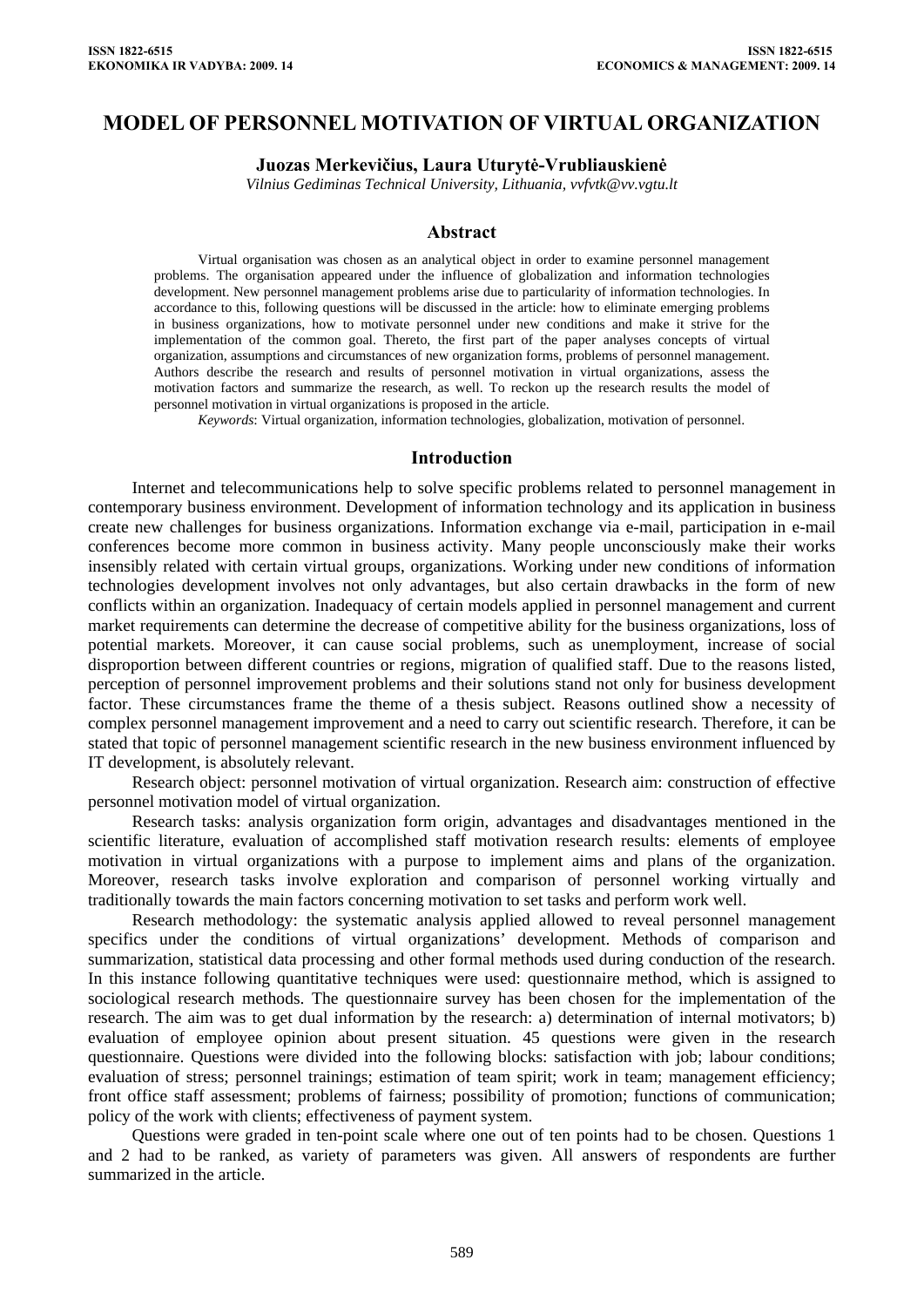### **Personnel management of virtual organization**

Problems of personnel management were analyzed by many different scientists: G. Dessler (2001), M.L. Lengnick and S. Moritz (2003), W. Cascio (2003), R. Gatewood and H. Field (2001), S. McShane and M.A. Von Glinow (2002). Problems of virtual organizations were analyzed by J. Okkonen (2002), W.H. Davidow and M.S. Malone (1993) and others. Personnel management problems and various aspects were also analyzed by Lithuanian scientists: F.S. Butkus (2003) who observed personnel management problems in the context of operative management, emphasizing personnel management functions and their implementation sequence. B. Melnikas (2002) who overviewed personnel management problems under conditions of economical systems' transformation, globalization and integration process. Results of this scientist's research revealed the importance of dynamic factor in the rapidly changing environment, implementing personnel management objectives in the organization. These scientists offered means of integrated management, which allows harmonizing different management methods and approaches. Moreover, it proposes methodologically grounded techniques for corporate strategic management model realization; they emphasised the importance of corporate and personnel management systems improvement in order to strengthen and facilitate integral relations between strategic, tactical and operative management functions' implementation processes. Tools offered by these scientists create opportunities to form both flexible corporate management and personnel management systems of high efficiency. R. Daft (2001) analyzed personnel management issues in the perspective of organizational behaviour; J. Fitz-enz (2002) examined quantitative and qualitative aspects of employees assessment; R. Swanson (2001) observed financial benefits provided by employee training and development assessment issues; W. Cummings (2002) – personnel management impact on the organizational adaptation in the changing external and internal business environment; T. Wofford (2002) – personnel management influence to organizational strategy creation.

In the theory of organizations the concept of virtual organization is relatively new notion and has not been analyzed properly yet. However, more and more attention is paid to virtual organization research and its activity because of the economy globalization process and information technologies development. Both T. Ishaya and L. Macaulay (1999) state that one of the virtual organizations rise causes is various conditions of organization activities during the process of globalization. Originated global virtual market, supported by computer network, has removed boundaries between markets. It is suggested to use the reciprocity criteria of organization characters (Saabeel, 2002) to determine the boundary of virtual organization – what belongs to virtual organization and what does not. Reasons which rally characters of virtual organization are general idea of trade, inter-assurance, information technologies (Venkatraman and Henderson, 1998). As a part of virtual organization Shao names the purpose, consolidation, technologies and certain limits (Shao et. al., 1998). The purpose is named as the force which unifies members of virtual organization and helps to keep different components together at least for some time.

Individual authors, such as W.H. Davidow and M.S Malone (1993), S.L. Goldman and others (1995) notice that main advantage of virtual organization is the allocation of knowledge, experience and expertise. Unlike traditional groups these virtual commands work with disregard for space, time and organizational limits, and they use connections which are supported by networks of communicative technologies (Lipman and Stamps, 1997). Virtual organizations help to benefit from international labour division consequences, and it is the obvious advantage to compare with usual classical organizations. To have an excellence against competitors traditional industrials or organizations of service contribute great expenses for the security of communications between different subdivisions of organization and most of resources of organization are being used, as well. Trips of employees from one geographical location to another or travelling from one subdivision of organization to another one diddle the time; that increases expenses of organization and reduces their possibility to take the opportunity of perform with the biggest efficiency in the market at particular time.

Members of virtual organization are located in different geographical places. Intercommunication is fulfilled with the help of information technologies because of the distance and difference in time. Members of organization meet irregularly, thus, communication pass through information technologies. However, majority of informal, personal and tactical aspects of communication is being lost (Hinds, Kiesler, 1995), nevertheless, these aspects are often necessary to achieve common denominators, agreements or studying inside the organization.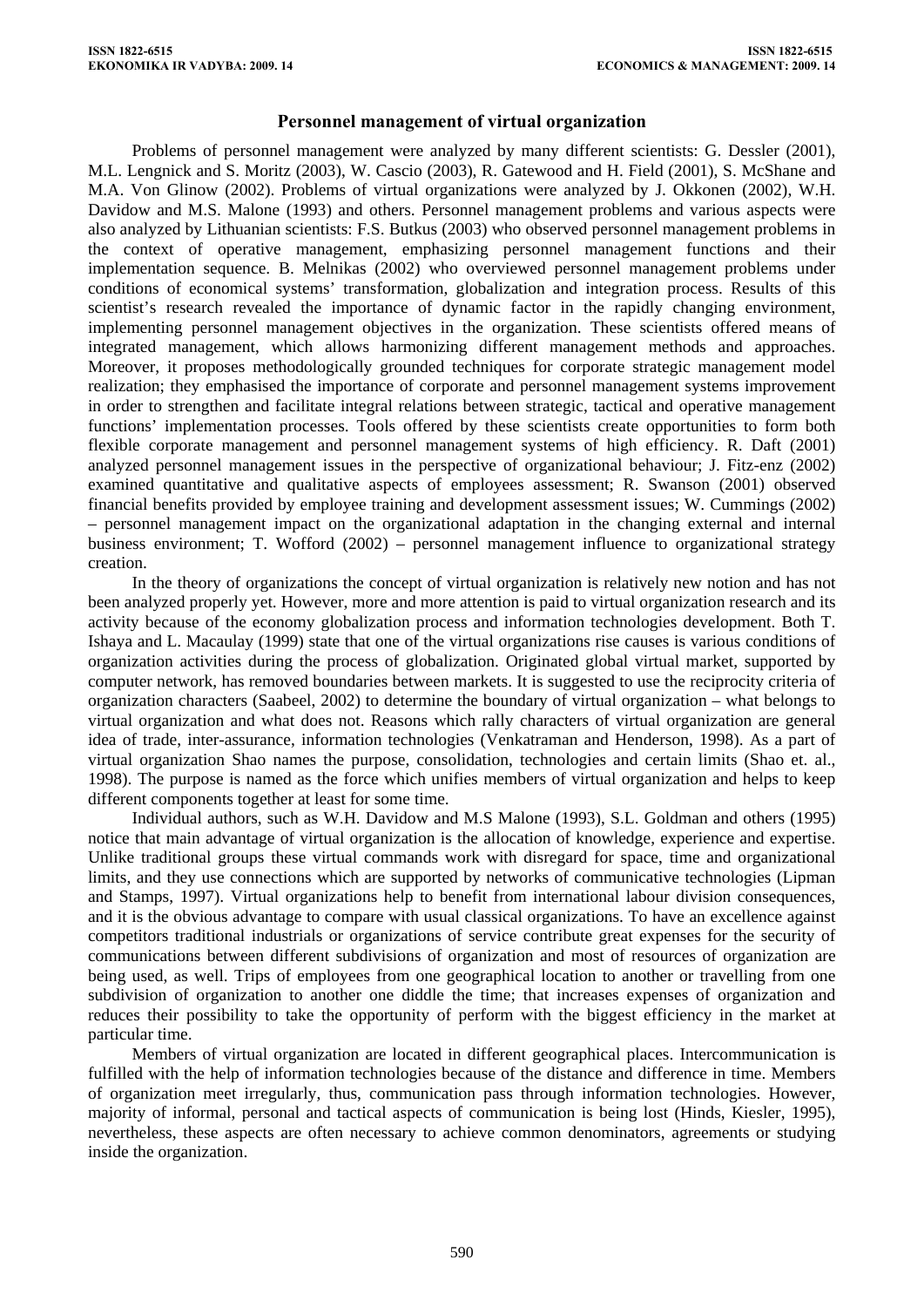The geographic allocation of organization members increases the satisfaction of one's work due to the flexibility of the timetable (Whiting & Readon, 1996). However, the satisfaction of one's work due to the physical isolation and lack of social environment which is typical to traditional work place, is decreased. Every organization faces innovations implementation, unexpected situations, uncertainty which arise even during routine procedures. Moreover, after the disappearance of certain work place the partisanship and dedication to the organization disappear as well. Therefore, to secure an effective work in group and achieve common aims, as L.K. Sproull (1991) state, it is simply necessary to meet and discuss various points collectively. He imply that it is particularly important to communicate informally without any formal contacts and states that not only verbal, but also nonverbal contact is significant in such communication. Body language can show whether the person is motivated and how that person understands one or another question and what is going on in the organization in whole. This nonverbal contact is too limited because of the communication via information technologies when geographical division of socializing people is present.

T. Ishaya and L. Macaulay (1999), who point out the difference of virtual organization and traditional organization, notice that members do not have common labour place, communicate via information technologies primarily, very often have no physical contact at all, can speak different languages and have different cultural background, can also have individual character features which other members of organization do not know about. Lack of loyalty inside the virtual organization can be seen because of the differences mentioned above. Members of virtual organization are employed for a certain period of time for the accomplishment of a certain task. Often these members of organization can be employed from other labour place, basic labour place or partner organization. It means that they take a temporary stand in virtual organization and have position somewhere else, herewith. Therefore, the problem of priorities or loyalty to their labour place can arise. It can be difficult to combine two different jobs, projects or aims. Also the goal of virtual organization can not be consistent with the aim of person or company where the member of organization works. Problems identified obviously show that virtual organization faces the same problem as traditional ones – they are being created on the ground of personnel suitability (members of virtual organization) of organizational structure, as well as, their ranking in the structure. It is important to carry out researches which would help to compose the model of motivation which would help the organization to pursue their goals.

## **Model of personnel motivation**

It is necessary to find out what factors have influence on the personnel motivation of virtual and traditional organization, and what essential differences between different forms of organizations are in order to attain the results of research. Major purpose of the research – to explore and compare attitude of employees who work virtually and traditionally towards main factors which determine motivation and encourage to fulfil work well, and strive after set work tasks for the implementation of the plans of business organization. To achieve such aim empiric research has been performed. Since relevant researches have not been performed for virtually working employees and necessary material on this topic has not been saved, initial data was collected for the research. In contrary, big amount of researches related with motivation and motivating of employees were performed with personnel who work in traditional companies, therefore, there is a possibility to compare already available data with new collected research data.

For research were selected highly qualified personnel working in the area of services - information systems and e-business development services, business consulting, advertising, public relations, e-commerce. Selection was made taking into account that part of the service work of chosen sectors can be done through the virtual staff. Given the number of workers in this sector, it was estimated that in order to obtain reliable results necessary to interview 120 respondents. A survey carried out in Lithuania's major cities by e-mail. There were 121 respondents who answered to the questions. "Excel" programme and SPSS 15 statistic packet were used to enter and process questionnaire data. With the help of SPSS packet Spearman's rho rate of rank correlation has been calculated. After the correlative analysis performance the reliability analysis of research tool has been performed. Evaluation of reliability can be assigned to means of objective evaluation as strict statistic methods of calculation were used. For the evaluation of research reliability Cronbach's alpha rate of calculation method was used (Chwalow 1995). Cronbach's alpha of all summarized factors of fulfilled research is 0,898, i.e. reliability of internal test consistency is high and satisfactory.

All questions given in the questionnaire were grouped to make the separation of motivation factors that have greatest influence on working employees easier. Following results of the survey show us that most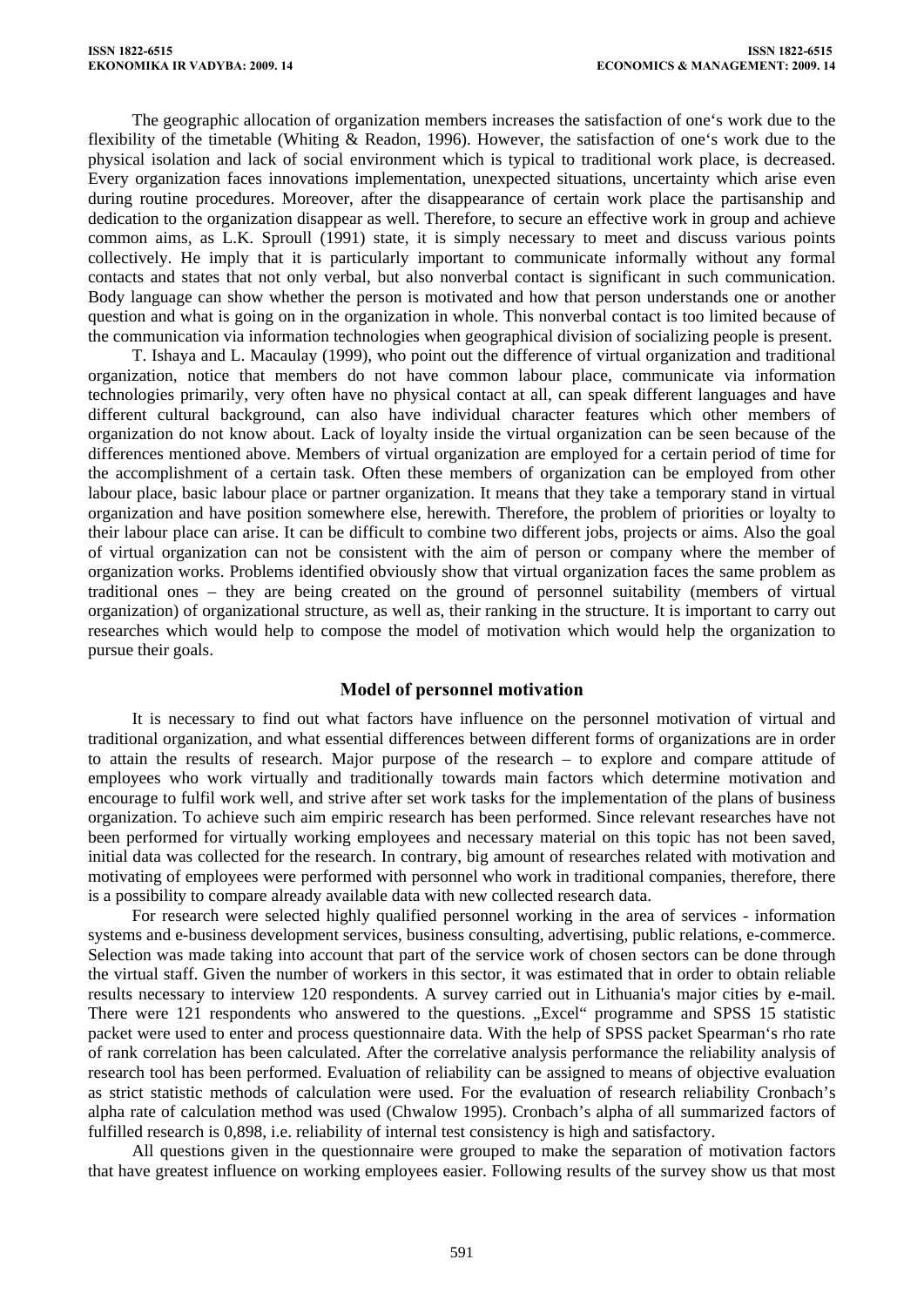important and significant for virtual employees are further mentioned blocks of the questionnaire – groups of motivation factors: Policy of working with clients (arithmetic average 8,70), Efficiency of management (arithmetic average 8,59), Evaluation of team spirit (arithmetic average 8,52), Front office appreciated employees (arithmetic average 8,38), Satisfaction with job (arithmetic average 8,15), Functions of interaction (communication) (arithmetic average 8,00), Labour conditions (arithmetic average 7,90), Personnel trainings (arithmetic average 7,84), Team work (arithmetic average 7,05).

The arithmetic average of those block questions ranges from7,05 to 8,70, Standard deviation (SD) (dispersal) is not big – from 0,00 to 0,84. Results of traditionally working employees show that most important are following blocks of questionnaire: as virtually working employees they at first appreciate policy of dealing with clients - 8,73 (SD 0,59), working conditions - 8,52 (SD 0,17), personnel trainings - 7,93 (SD 0,70), satisfaction with job - 7,60 (SD 0,28), evaluation of team spirit - 7,49 (SD 0,40) and management efficiency - 7,01 (SD 0.46).

For both virtually and traditionally working employees policy of dealing with clients (8,70) is very important. Labour conditions are more appreciated by traditionally working employees (8,52). It is not a significant thing for the virtual employees, as virtually working employees do not have a physical work place. Efficiency of management is more appreciated by virtually working people (8,59), whereas, traditional employees who work in common organizations, give the last place according to the significance (7,01). With reference to results of the research all blocks are examined more properly further. Results of Satisfaction with job are as follows: most of virtually working employees are satisfied with their work performance - 27 % of them give 8 points, 21 % give 9 points and 28 % of respondents give the highest evaluation (10).

Loyalty of team working in virtual organization or project directly depends on the pride of the company. Employees are proud of working in virtual company (8,57 points), because their positive results are always noticed by their managers, their payment corresponds to their qualification so even if analogous job would be offered in a similar organization, they would still stay in their own one. On the other hand, traditionally working employees are less proud to compare with VO employees while working in traditional organization (7,33 points), though they are involved into decision making and problems solving, and are informed about events in the company directly by management quite often. Besides, they are not very satisfied with the payment which is provided by organization where they work; therefore this causes a lack of satisfaction with their job. Results of the research also show that satisfaction of virtual employees with their work performance depends both on recognition of front office (8,14 points) and effective distribution of works thanks to managers (8,14 points), as well as, given possibility to learn and gain knowledge from their colleagues and associates. In addition, satisfaction is also determined by sufficient awareness about applied changes in virtual company that particularly give a feeling of safety.

Working conditions in the company and matters of stress at work. Most of respondents of virtual employees state that in the organization where they work conditions are good, as they have enough means and tools to work well. Employees continually improve their skills and learn new things which can be useful in the future jobs performance, matters related to that are also discussed. Working conditions also have strong relations with the satisfaction with present front office. Absence of tension when dealing with front office creates good working atmosphere. Results of traditionally working people show that they also feel safe working at their work places (8,35 points).

Personnel training, team spirit and questions on working in team. Virtual employees state that they have enough knowledge to fulfil their work and they think that this knowledge should be practiced for the maintenance of good relationships with clients. The result of research of traditional employees show that they have enough knowledge to fulfil jobs in organization (8 points) and, considering that there are enough means and tools and possibilities in the company to fulfil jobs best, allows the management of the organization to be satisfied with the work results.

Researches show that opinion of virtual employees is heard during virtual meetings (8,16). They state that dealing directly with collective helps to perform their work better. They feel themselves recognized by their associates (8,14), and this produces better work results. Most virtually working employees state that the collective is very friendly (8,86), therefore, everybody has a possibility to learn from colleagues, associates. Moreover, good work results are always noticed by the front office. Although, the collective is friendly there are some virtual employees who know the ones who do not fulfil their work fully. Efficiency of management, fairness and questions on employee evaluation. Virtually working employees are satisfied with their present front office: it stimulates independence, always notices good results and involves them in decision making of problems and matters. Employees can always apply to it when they need help or advice.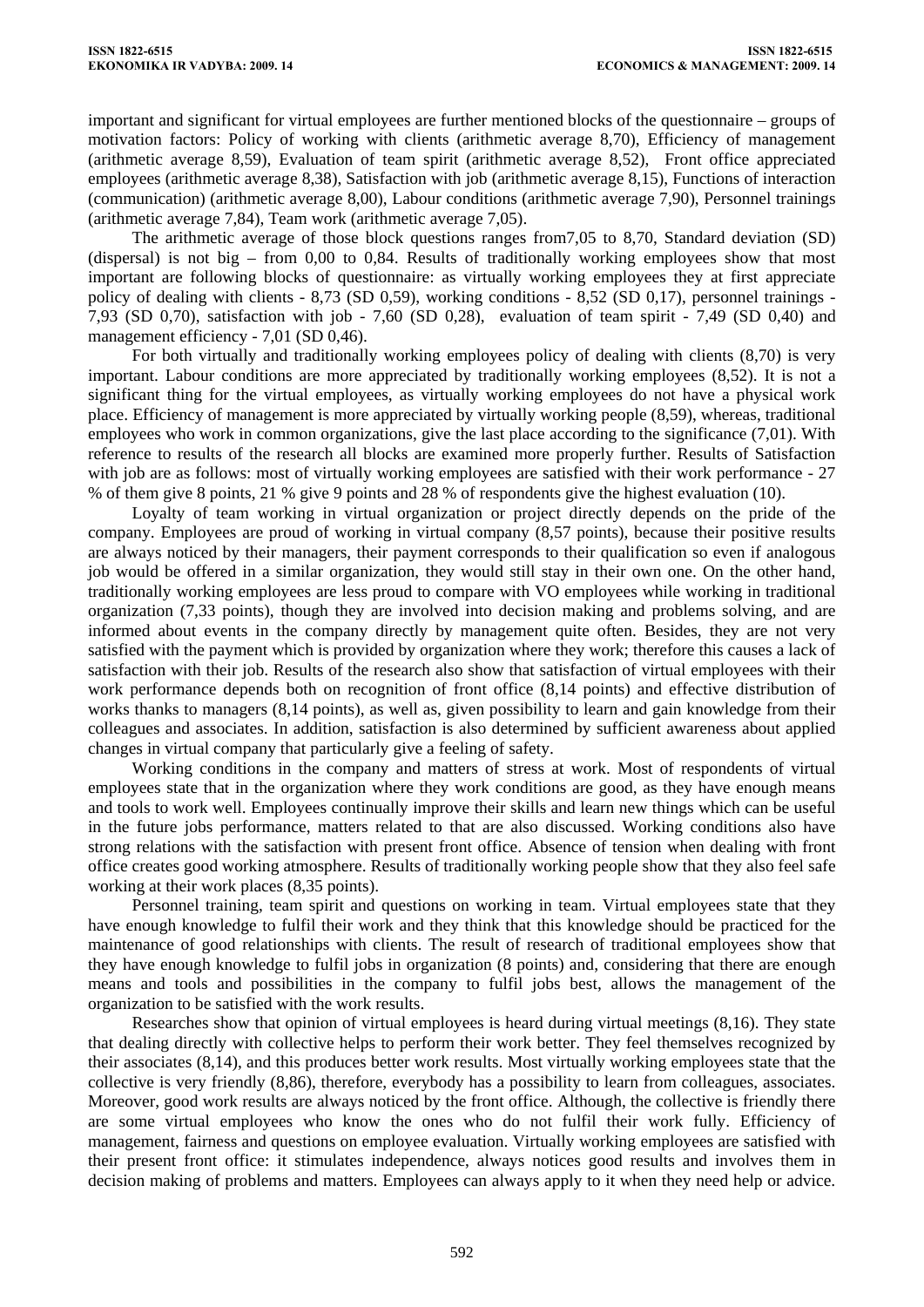It distribute works efficiently in addition. The fairness is understood by employees as a payment that corresponds to the functions, responsibilities, expectations, requirements and a reward that employee gets for well performed job, when the payment they get meets their needs. Furthermore, quite significant is an indicator which shows that policy and procedures of the company are often applied similarly to all virtual employees – the rate is 8,00 points.

Career of employees, functions of communication and work with clients. Most of the virtually working employees think that means to aspire career are being created in the company constantly. Respondents do not think that only in another organization they will succeed in career promotion. If they intend to achieve that, they can reach it at their present work place.



**Figure 1.** Model of personnel motivation of virtual organization

Overview of younger traditional employees' opinion revealed that they are rather enthusiastic about the possibility of promotion. In contrary, elder people have already achieved what they wanted, therefore the index of this question was about 6,81 points out of 10. Even questioning them whether possibilities of promotion are created did not produce proper results. Their answers varied, but they had not implied that possibilities are very sufficient. Nevertheless, at the moment major part of employees at their workplace mostly strive towards promotion and friendly collective which forms a perfect support for the task aspiration. All employees would learn new things and acquire new skills which could be used at their job with pleasure. It will help them to deal with assigned task more effectively and will increase their sense of competence.

Efficiency and fairness of payment system. Payment system established in virtual organization is not satisfactory for all employees. However, the arithmetic average of all respondents answers is equal to 8,14 points. The most strange thing is that traditionally working employees state that present payment system does not fully satisfy them - 6,67 points comparing with the virtual organizations employees opinion. Virtual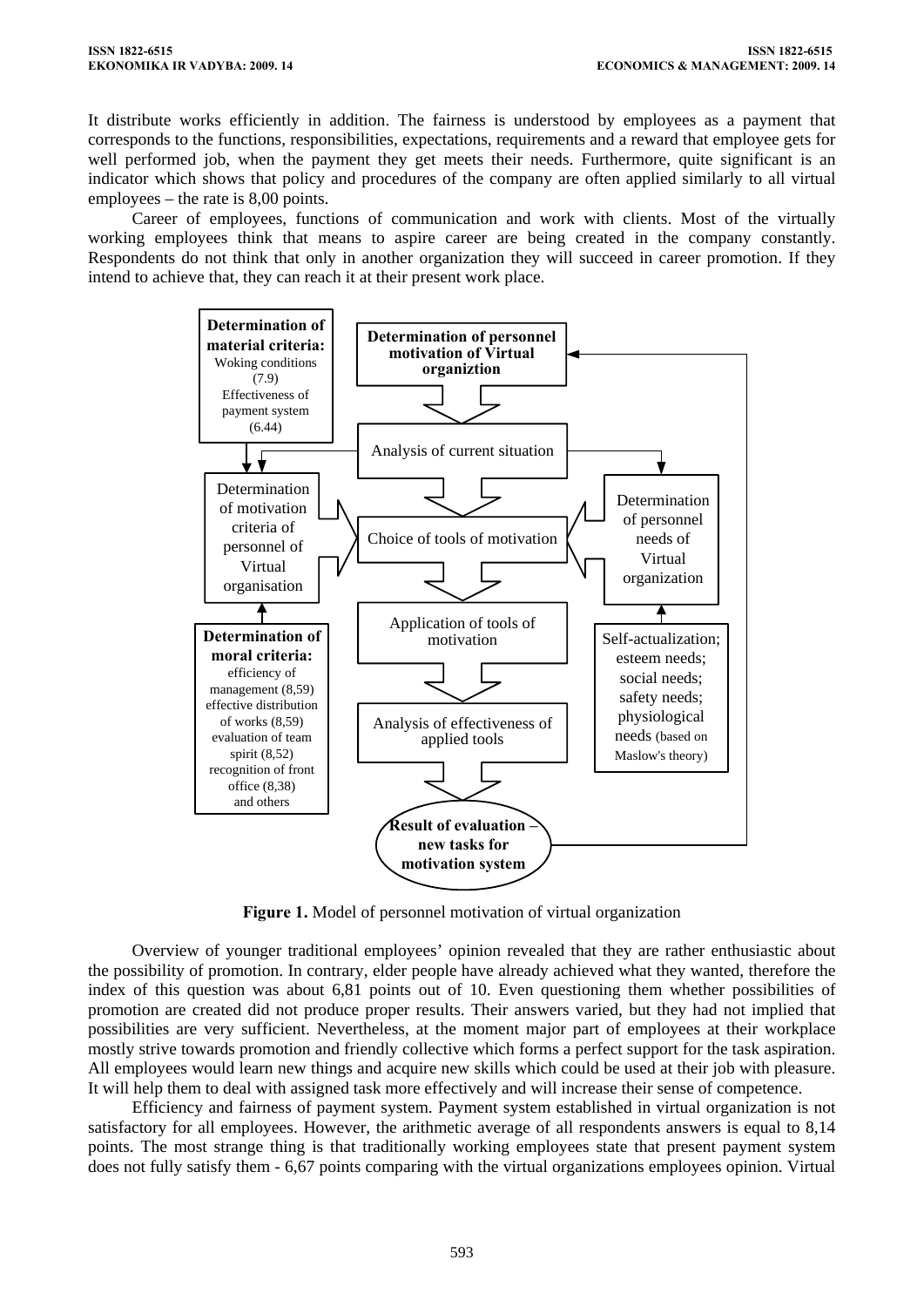respondents have been given the question: whether lack of payment makes them seek for other job. All of them answered that it is not so. They told that they are rewarded in accordance with their experience.

Virtually working employees state that the payment corresponds to the experience available. They are also satisfied with the position occupied and they are happy with the fact that they are recognized at work and are always informed. Therefore they are not forced by the lack of payment to seek for another job, but it obliges to stay in organization where they work now. Traditional employees, however, tend to think that their payment does not correspond to their available work experience very much (6,44 points) and would like it to be a bit higher. By this employees would be more motivated to work and raise qualification.

After systematic analysis accomplishment and following the results of empirical research, personnel motivation model of virtual organization was created (see Figure 1). Model consist from following parts: *Analysis of the current situation*. At this stage, objective should be determined, which will help to analyze the current situation. This is vitally important element in the initial stage, as it makes possible to assess the situation efficiently, determine all the options, considering a more detailed investigation. *Choice of tools of motivation*. Depending on the reasoning of the choice accuracy measures, the model employed by the organization can give effective results. This stage can be successfully implemented only with a condition of careful elaborating of preceding steps. *Application of tools of motivation*. After selection of appropriate measures of motivation they should be applied in virtual organization. Application of tools should be based on research results. There sample group of the most affective motivation factors should be selected. In order to reveal most significant motivation factors managers should organize annual survey as needs of employees are changing. Same reasoning tolls used in the model for the long period may be inaccurate, and may result in dissatisfaction of staff. *Analysis of effectiveness of applied tools*. When tools were chosen, and they have already been started to apply in organization there is one important link – analysis of effectiveness, which can monitor whether the reasoning of selected measures is applied correctly and if these measures are appropriate for staff. The control system includes control performance, the effect of human exposure, control tasks, control restrictions. Its task is required feedback creation. If motivation tools are inefficient we should return to starting point and then re-analyze the system. Analysis helps to perform a precise checking of all the stages from beginning to end and to find out all the errors. *New tasks for motivation system*. Inverse relationship can be defined as the signal characteristic of a feedback system from the direct impact or connection. Thus, the feedback is one of the most valuable elements of the motivational cycle. The main goal of feedback is to create new tasks for motivation system.

The model is based on the survey and, unlike the personnel motivation models of traditional organizations takes into account the motivation of the factors inherent in virtual organizations. Great significance in the model plays the working conditions and material factors. That's mean, that selecting personnel in the areas with lower labour cost, companies not only reducing their expenses, but also create greater employee motivation, paying for them higher salary then average in that particularly area. Working conditions means – possibility to perform the tasks at home. The model creates opportunities for efficient motivation of virtual organization personnel. It is adaptive and it allows applying this model in the dynamic business environment, adapting it on the base of personnel management goals set in the organization. Model application creates assumptions to increase the competitive ability of business organisation. It makes possible the attraction of human resources allocated in other regions; it also promotes better opportunities for organizational activity development.

### **Conclusions**

The entity of virtual organizations is analysed and the following points are outlined: geographically different, spatial arrangement of organisations members; absence of direct physical contact between members; the use of latest information technologies in maintaining members interrelationship, communication and collaboration; connection of resources, knowledge and information using information technologies; e) other characteristics having impact on personnel management tasks.

Personnel management issues concerning virtual organization are little-investigated; therefore, personnel motivation theoretical models and their application in practice do no meet the latter-day market requirements, posed by the outspread of information technologies. In scientific studies which analyze personnel management problems, little attention is given to the question – how to motivate employees using the means of information technologies.